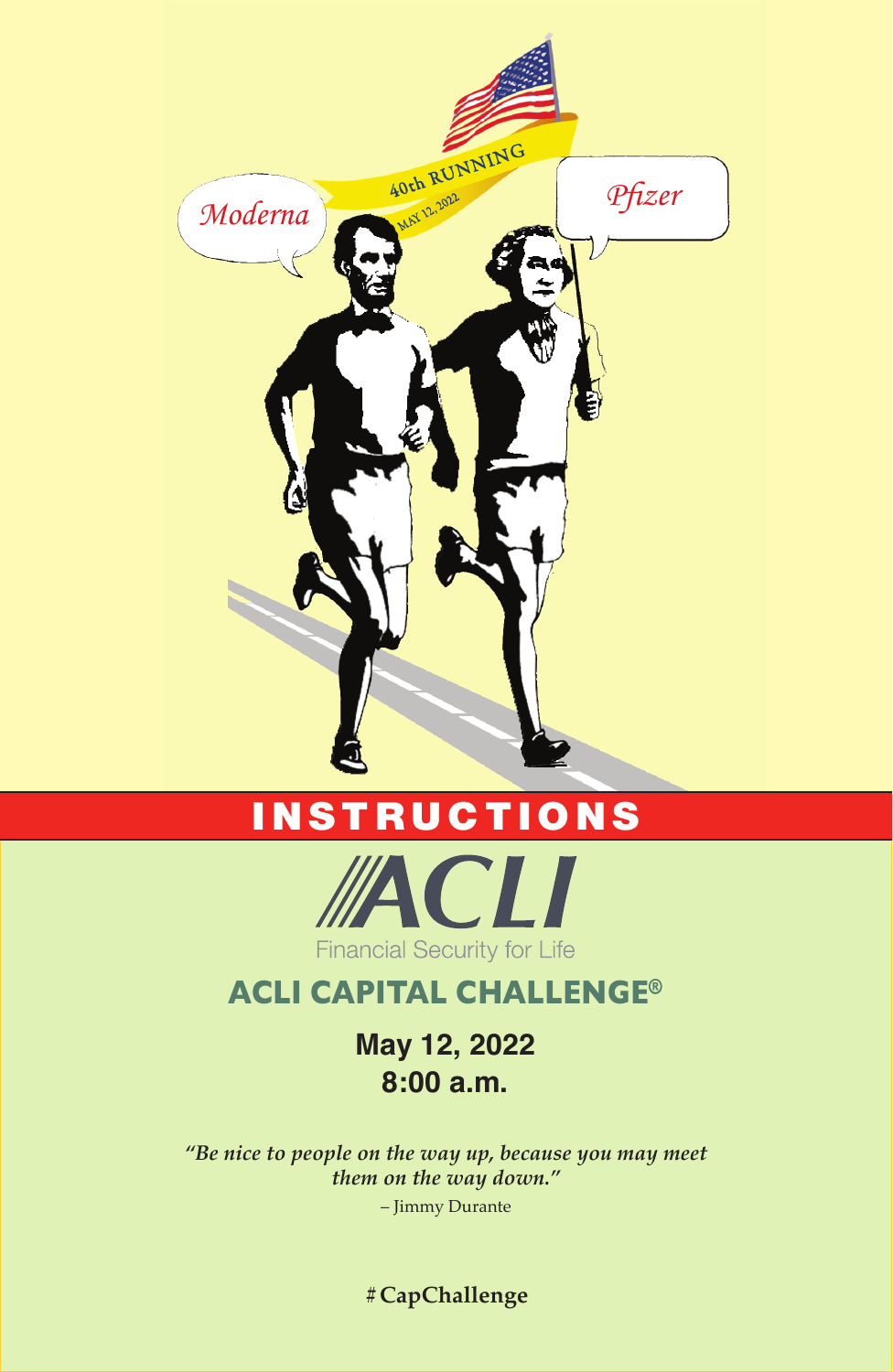# **TEAM CHANGES**

All **team adjustments must be made prior to race day**. So if injuries strike, download a team change form from our website, https://www.capitalchallenge.com/forms/teamchange.php. Deadline for changes is Wednesday, May 11 at 10:30 a.m. Any interteam changes must be made by Monday, May 9 at 4:00 p.m. No Race Day Changes and No Exceptions, so please do not ask.

If you call and we do not answer:

- Press 1 for an annoying voice explaining your call is very important to us and the hold time will be 10 minutes
- Press 2 to be told we are experiencing higher than normal call volume
- Press 3 to be asked "have you had any COVID symptoms in the last two weeks? If yes, uh oh!"
- Press 4 to talk to a real person (ha, ha)
- Press 5 to be told your time is valuable and to be cut off
- Press 6 to stop the annoying music and repetitive message
- Press 7 if your call is of an urgent nature and to reach our race director on call

#### **COURSE (HERE'S THE DEAL)**

Captains, be sure all members of your team, even the slow ones, have the directions to Anacostia Park. Directions are found on our website at www.capitalchallenge.com.

# **NUMBER PICK UP**

Go to your assigned line **(please come prepared by**  memorizing the first letter of your last name) and pick up your number and safety pins.

Numbers may be picked up between 7:00 a.m. and 7:40 a.m. in Anacostia Park near skating rink and start line. The race starts promptly at 8:00 a.m. Please be on time. If you run without a number because you arrived late, we CANNOT fix it after the race. Leave time for traffic delays and for finding the course. Numbers are specially coded. Captains have special numbers. Be sure you are wearing your number. On occasion some team members mix up their numbers. Don't be one of them!

**You are asked not pick up another person's number as this has caused "issues" in the past.**

# **PARKING**

Please be patient with our parking monitors as they direct you to park. **We recommend car pools, ride sharing, or biking** to reduce the number of cars.

#### **BIKE VALET**

We are pleased to again offer bike valet services through Two Wheel Valet at this year's Capital Challenge, so if you wish to bike to the race just leave your bike with them! There is no charge for the service as the race is paying for it (though I assume valet workers appreciate tips from the 1 percent). Two Wheel Valet will be located to the left of Number Pick Up near Ridgewells.



*"Forgive your enemies, but never forget their names."*

– John Kennedy

*"Live as if you were to die tomorrow. Learn as if you were to live forever."* 

– Mahatma Gandhi

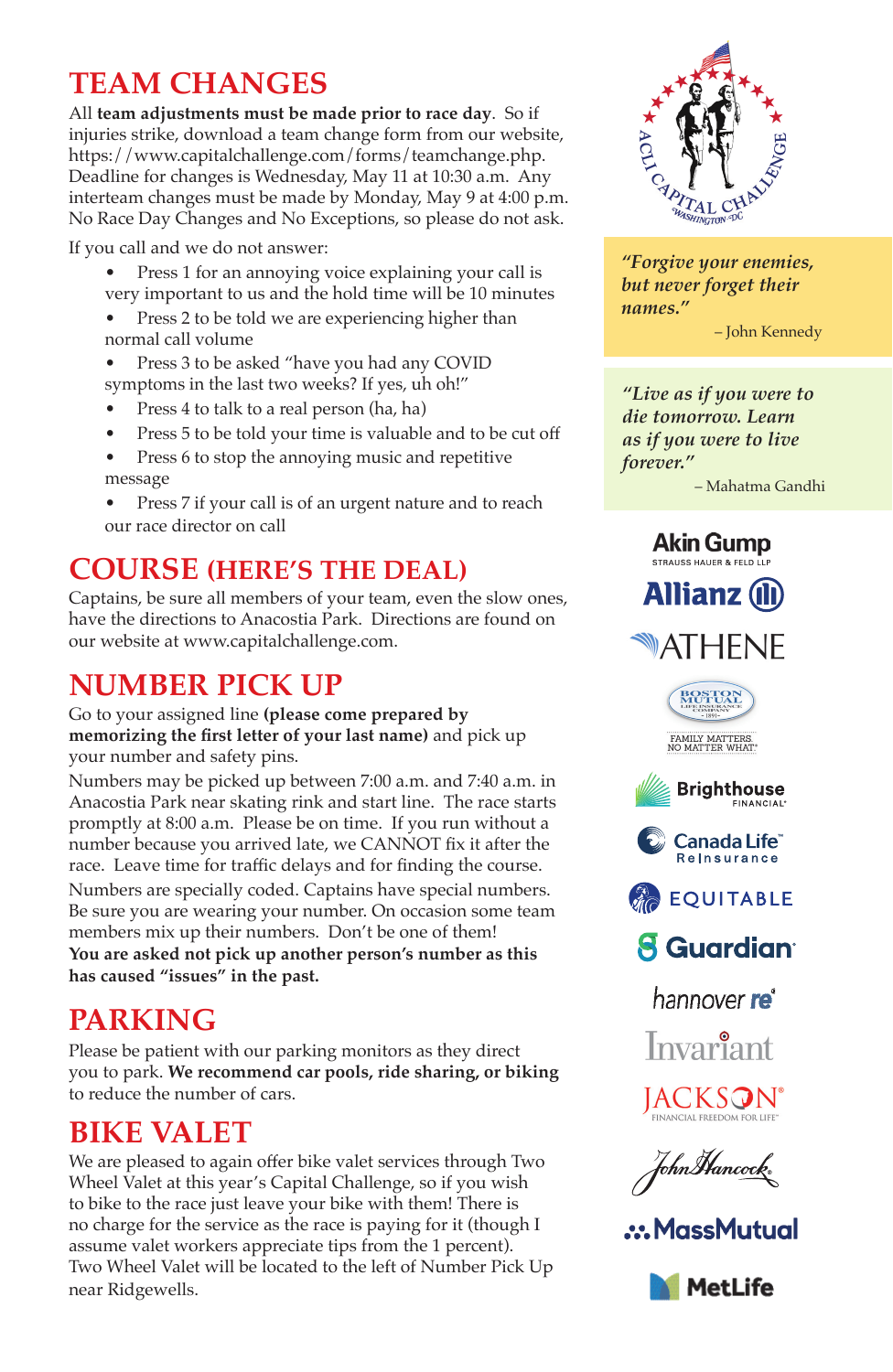## **SCORING (NET NEUTRALITY)**

a. Low score wins for teams. Place finish for all 5 finishers on a team determines score. **This means that the Captain of a team and the other 4 members (including**  at least one woman) must finish for the team to score.

b. Captains who are no shows or non-finishers are reminded that their teams will be disqualified, are ineligible for awards, are subject to being banned in future years, and may be held up to public ridicule. What does this mean?

#### **If the Captain drops out at the last moment, other team members are welcome to volunteer to work the race or to spectate, but please do not run.**

Since this is a team event, points are determined by gun/ whistle time. We will however also provide net times for bragging purposes.

# **SPECIAL REMINDERS**

### **WATER**

Courtesy of Principal Financial Group, we truck in pure spring water for you. It will be available at the halfway mark and the finish.

# **CLASS WARFARE**

The first two teams will win awards in the Senate, House, Executive, Judicial and the two Media Divisions (electronic [radio and TV only] and print/web). There are also three awards for Best Team Name, and three awards for Worst Team Name (James B. Kenin Award in memory of Jim Kenin), as well as individual awards in 16 categories.

## **FINISH**

We utilize chip timing so you can just speed right across the finish line and head out of the finish area to breakfast and the T-shirt area.

**Walkers:** Special ribbons for all walkers. Be sure to get yours near the T-shirts.

# **T-SHIRTS**

All finishers win a commemorative T-shirt and 40th race medal.

# **CONTACT**

jdarman@capitalchallenge.com Phone: 610-925-1976

> *Talk about the race on Twitter* **#CapChallenge**





*"If you tell the truth, you don't have to remember anything."* – Mark Twain

*"A mind is like a parachute. It doesn't work if it isn't open."* – Frank Zappa